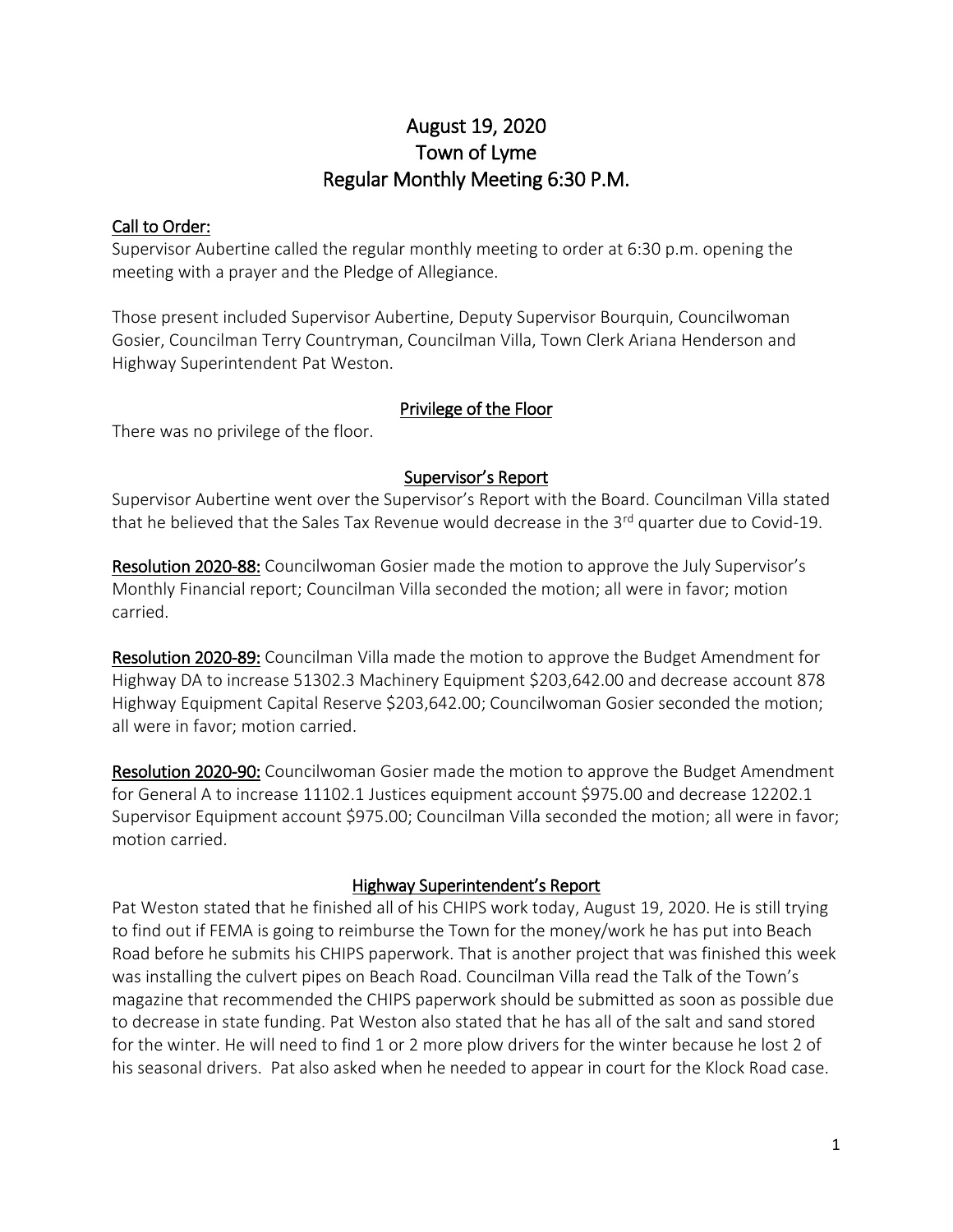Supervisor Aubertine responded that it will be September 11, 2020 at 9:00 a.m. Attorney Joseph Russell has asked Highway Superintendent Pat Weston to testify.

# Clerk's Report- July 2020

Monthly Receipts were as follow: Total Local Shares Remitted: \$6,533.75; Total State County & Local Revenues: \$6,575.25, Total Non – Local Revenues: \$41.50

Deputy Supervisor Bourquin asked how many Cans and Bottles have been returned from the Transfer site. Clerk Henderson responded that she took in \$500.00 this week and \$1000.00 in weeks prior. The transfer site business has increased drastically this summer.

# Audit of the Bills (Abstracts #15 & #16)

Resolution 2020-91: Deputy Supervisor Bourquin made the motion to approve Abstract #15 in the amount of \$2820.24; seconded by Councilwoman Gosier; all were in favor and the motion was carried.

Resolution 2020-92: Deputy Supervisor Bourquin made the motion to approve Abstract #16 in the amount of \$359,685.48 which includes the purchase of a new highway truck; seconded by Councilwoman Gosier; all were in favor and the motion was carried.

# Approval of the July 8, 2020 Minutes

Resolution 2020-93: Deputy Supervisor Bourquin made a motion to approve the July 8, 2020 Minutes; seconded by Councilman Countryman; all were in favor and the motion was carried.

#### Committee Reports

Assessor's Report: There was no report for the Assessors.

#### Municipal Water Board Report:

Supervisor Aubertine read Marsha Barton's Water Board Report as follows:

#### Water Facility Repairs

We are aware of the repair issues needed at the Water Facility. Our intention is to fix the tile issue along with some other repairs needed. This project was put on hold due to COVID-19. We will be getting the tiles fixed as soon as possible. We are also preparing a list of the other needed repairs and will get 3 quotes for the Board. We should have the quotes for the September meeting.

#### Update on Proposed Water District

We have met several times with Gregor and Rachel from Bernier & Carr. They will be attending our August meeting with some additional studies that we had requested. They are also preparing a fact sheet that the Water Board will be handing out to potential customers. We will also be conducting a survey of each property owner as to their interest. We will be attending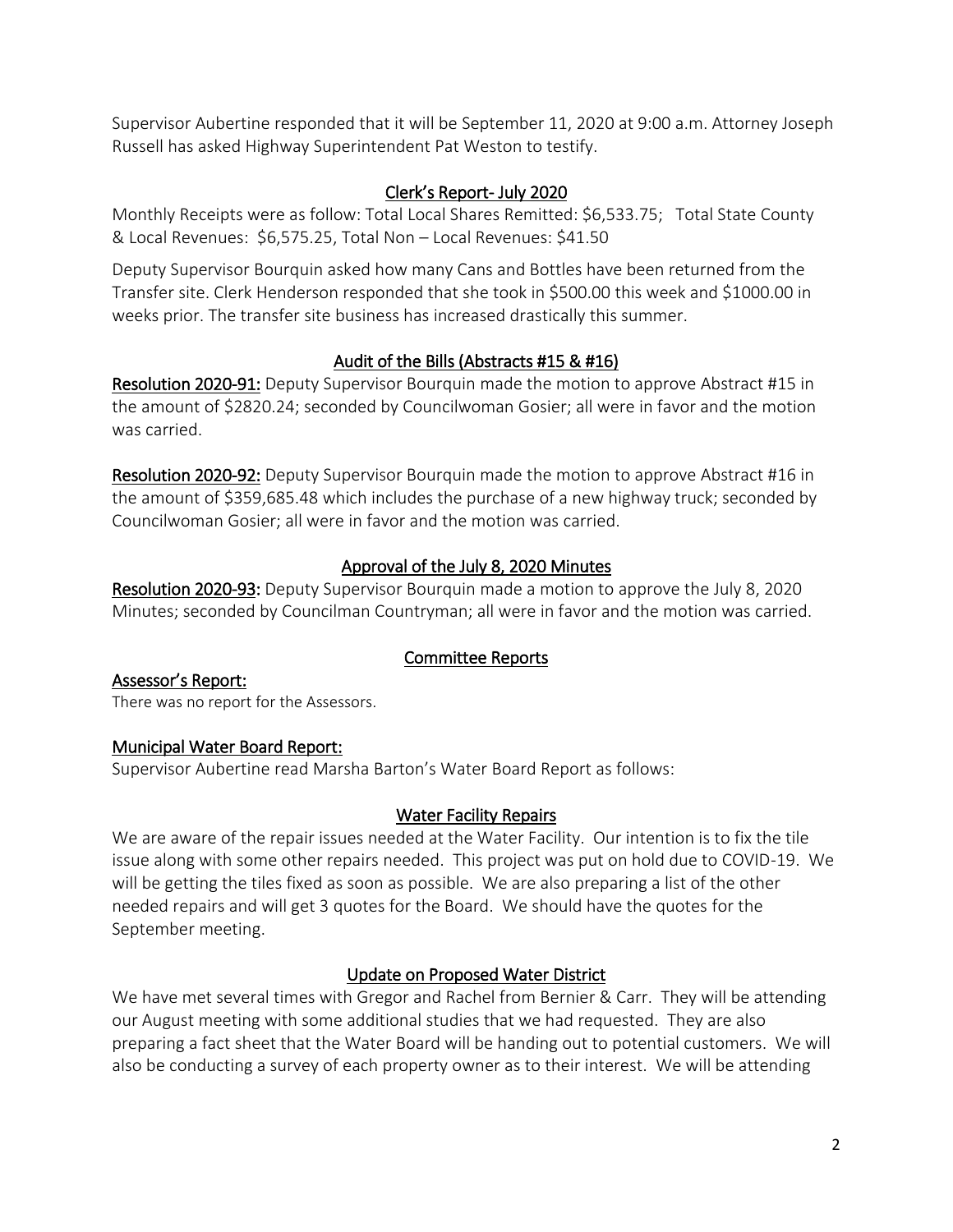the September Town Board meeting, along with Gregor and Rachel to present our findings to the Board. We will also have a recommendation for the Board to consider.

Clerk Henderson reported that Marsha Barton will get 3 quotes from contractors which they believe will be under \$1000.00 so she won't need to advertise. Pat Weston is going to look into a potential water leak near Rachel Sugrue's house in Three Mile Bay. The highway department will have to dig up the area to find the possible leak. Supervisor Aubertine also suggested having Rachel Sugrue do a dye test in her septic if it is necessary.

Councilman Villa stated that the storm catch basins on 12E are collapsing which is a hazard in the winter for the plows. Pat Weston stated he called the State about the issue a while back and nothing was done, he stated he would call again.

# Planning Board:

There was no questions on the Planning Board Report.

# ZBA:

There was no questions on the Zoning Board Report.

#### Youth Commission:

Supervisor Aubertine reported the Youth Commission tried soccer for 2 weeks. There were 30 kids signed up but by the second week only about 6 kids came. The Youth Commission decided not to do another sport and wait to see what the school will do about sports. Councilman Villa stated that the Youth Commission should send out a survey/questionnaire on why kids/parents decided not to continue with soccer. Supervisor Aubertine stated he would reach out to Heather who could email the parents. There was recognition through 7 news thanking the Town from the Misfit softball team for allowing them to use the Lyme Town fields.

# ZEO/CEO Report:

Total Permit Receipts: \$1,755.00; Total RV Permit: YTD: \$1,600.00; Total Permit Receipts YTD - \$9,192.00.

#### Zoning Board of Appeals (ZBA):

There was no report from the ZBA.

# TMB Cemetery:

Councilwoman Gosier reported that the cemetery has had a few stones put in the last few weeks and they have proper foundations. There has also been a few cremains burials. Harry Wilson moved the stone that was in the cemetery out of the way for no charge to the Town.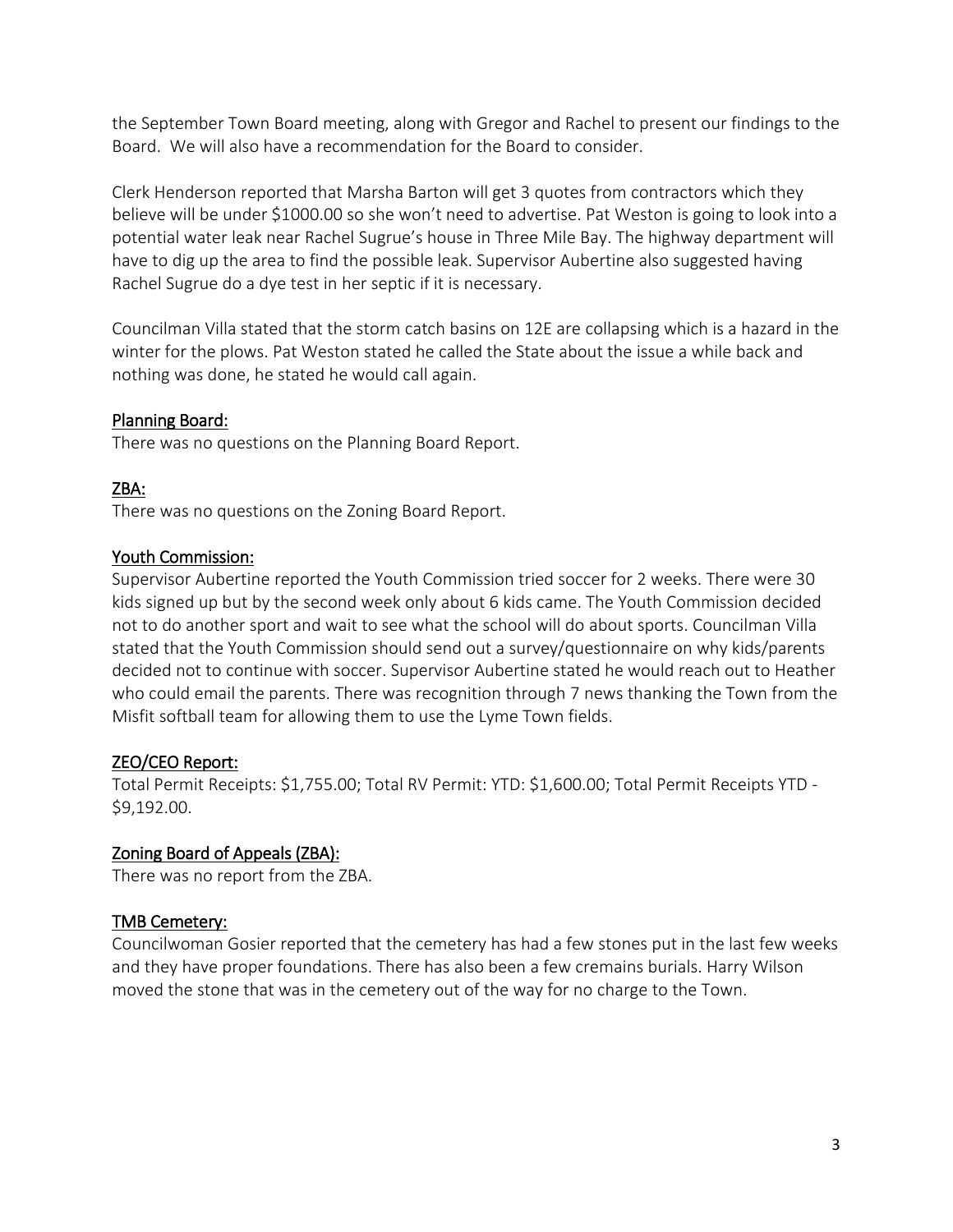#### New Business

#### Local Govt. Retention Schedule:

Supervisor Aubertine stated that New York State Government Records has released a new retention schedule that replaces all previous local government schedules on January 1, 2021. The Town Board needs to adopt the new retention schedule LGS-1.

Resolution 2020-94: Councilman Countryman made a motion that Retention and Disposition Schedule for New York Local Government Records (LGS-1), issued pursuant to Article 57-A of the Arts and Cultural Affairs Law, and containing legal minimum retention periods for local government records, is hereby adopted for use by all officers in legally disposing of valueless records listed therein. FURTHER RESOLVED, that in accordance with Article 57-A: (a) only those records will be disposed of that are described in Retention and Disposition Schedule for New York Local Government Records (LGS-1), after they have met the minimum retention periods described therein; (b) only those records will be disposed of that do not have sufficient administrative, fiscal, legal, or historical value to merit retention beyond established legal minimum periods; seconded by Councilman Gosier.

# T.I. Snowmobile Club Letter:

The T.I. Snowmobile Club sent a letter to the Town stating that they would like the Town to keep them in mind when making any decisions about Solar Projects in the Town. A lot of the land that the Solar projects will be on if they occur would be on the land that the snowmobile trails are located on. Councilwoman Gosier stated that there are setbacks that would have to allow the trails anyways. Councilman Villa stated that when Supervisor Aubertine met with the DOT about the new bridge plans he was glad that the wider sidewalks were mentioned because the snowmobilers would benefit. Councilwoman Gosier stated that she would like to see the original sidewalk incorporated from the 1911 bridge on the new bridge.

#### Field Use Request:

Supervisor Aubertine stated that the Northern NY Misfit Softball Program requested use of the Town Softball field shortly after the July meeting. Supervisor Aubertine gave the team the verbal okay to use the fields until the next meeting. Supervisor Aubertine stated we now just have to do the formal approval.

Resolution 2020-95: Councilwoman Gosier made a motion to allow The Northern NY Misfit Softball team to use the Town Softball Fields; seconded by Councilman Villa; all were in favor and the motion was carried.

#### Teamsters Contract:

Councilman Villa stated that the Teamsters accepted the Town's proposal which was to continue the current contract for one more year because of Covid-19 and to renegotiate next year. The Teamsters employees will be getting a \$.40 an hour raise. Councilman Villa would like to accept the contract without striking out the line stating about the employees laundering their own uniforms. Even though the highway department has Unifirst laundering their uniforms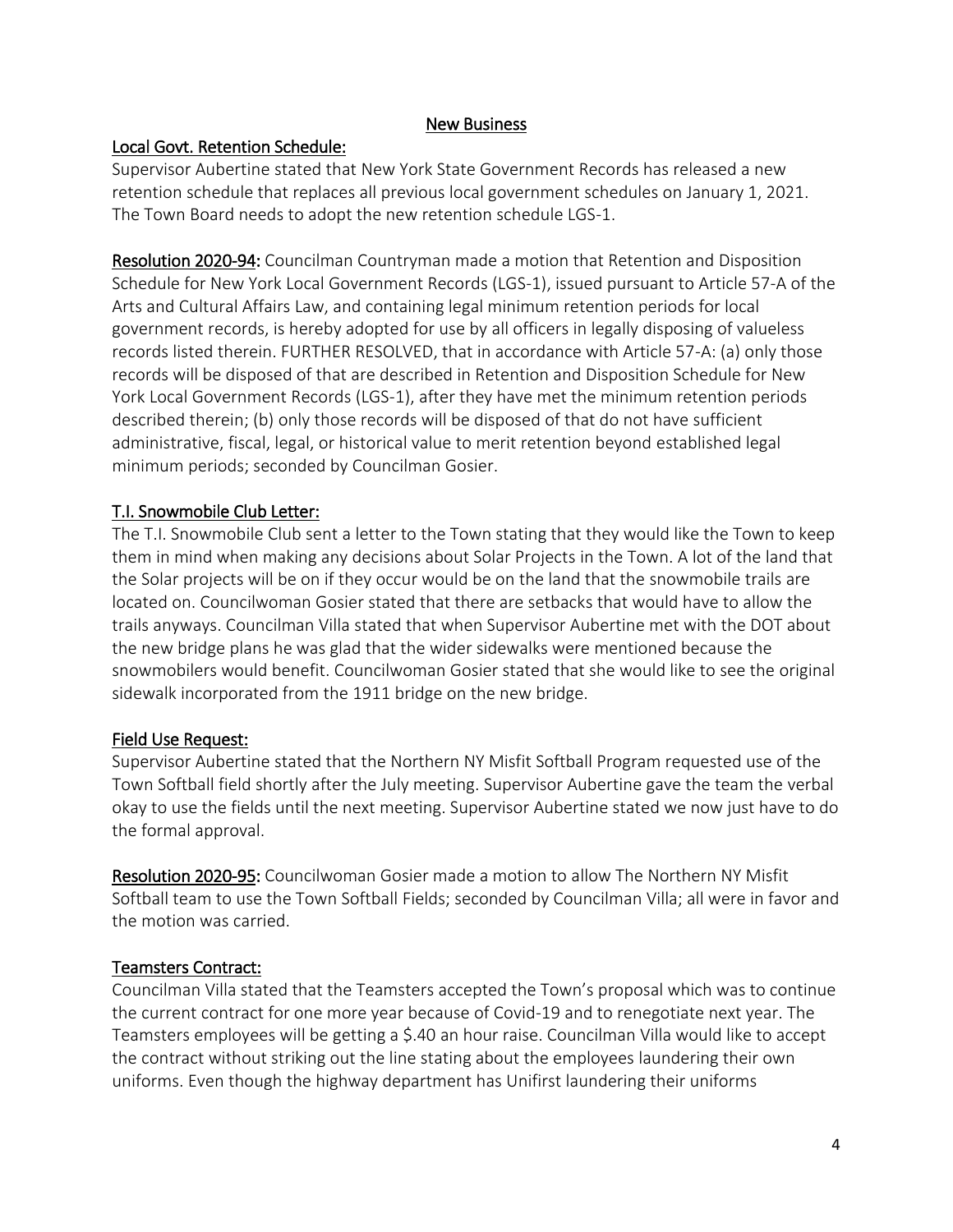Councilman Villa wants to leave in the line stating they will launder their own uniforms in case something changes in 2022, they won't have to renegotiate the contract.

Resolution 2020-96: Councilman Countryman made a motion to accept the Teamsters Contract from January 1, 2021 to December 31, 2021 without striking out the line that states "Employees shall be responsible to launder their own uniforms"; seconded by Councilwoman Gosier; all were in favor and the motion was carried.

# Speed Limit Reduction Requests:

Supervisor Aubertine stated that there has been a request from Jack Miller who lives on Three Mile Point for the speed limit to be reduced. The speed limit is 30 mph and of course people are traveling at 35-40 mph. He would like the speed limit reduced to 20 mph. Councilwoman also requested that the speed be reduced from the Chaumont Fire Hall/end of the Chaumont Bridge until the end of the village limits to 30 mph. She stated that there has been 3 personal injury accidents since the end of January. Supervisor Aubertine stated that we can send the requests to Jim Lawrence at the County who can submit it to the State. Pat Weston stated he will be receiving the speed limit radar machine back this week after it was repaired in Arizona.

Resolution 2020-97: Councilman Villa made a motion to send the reduction request for the Three Mile Point speed limit to be changed from 30 mph to 20 mph; as well as from the Chaumont Bridge to the end of the Village Limits to be reduced to 30 mph from 45 mph to the NYS DOT; seconded by Councilwoman Gosier.

# Park Acquisition Lead Agency:

Councilman Villa stated he would like to once again state he doesn't believe the Town should have hired a Grant Writer.

Resolution 2020-98: Deputy Supervisor Bourquin made a motion to declare the Short Form SEQR for the Town of Lyme Veterans Memorial Public Park land acquisition for future development as a negative declaration; seconded by Councilman Countryman; all were in favor and the motion was carried.

Resolution 2020-99: Deputy Supervisor Bourquin made a motion to declare a negative declaration for the Full SEQR regarding the REDI funds for the Veteran's Memorial Public Park; seconded by Councilwoman Gosier; all were in favor and the motion was carried.

Resolution 2020-100: Deputy Supervisor Bourquin made a motion to accept the Negative Declaration Resolution for Veteran's Memorial Public Park Project; seconded by Councilman Villa; all were in favor and the motion was carried.

#### Meeting Place:

Supervisor Aubertine stated that the Three Mile Bay Fire Hall is available for our next meeting if we would like it to maintain COVID-19 social distancing and guidelines. The Board agreed that we would have enough room in the Court Room to hold our next meeting.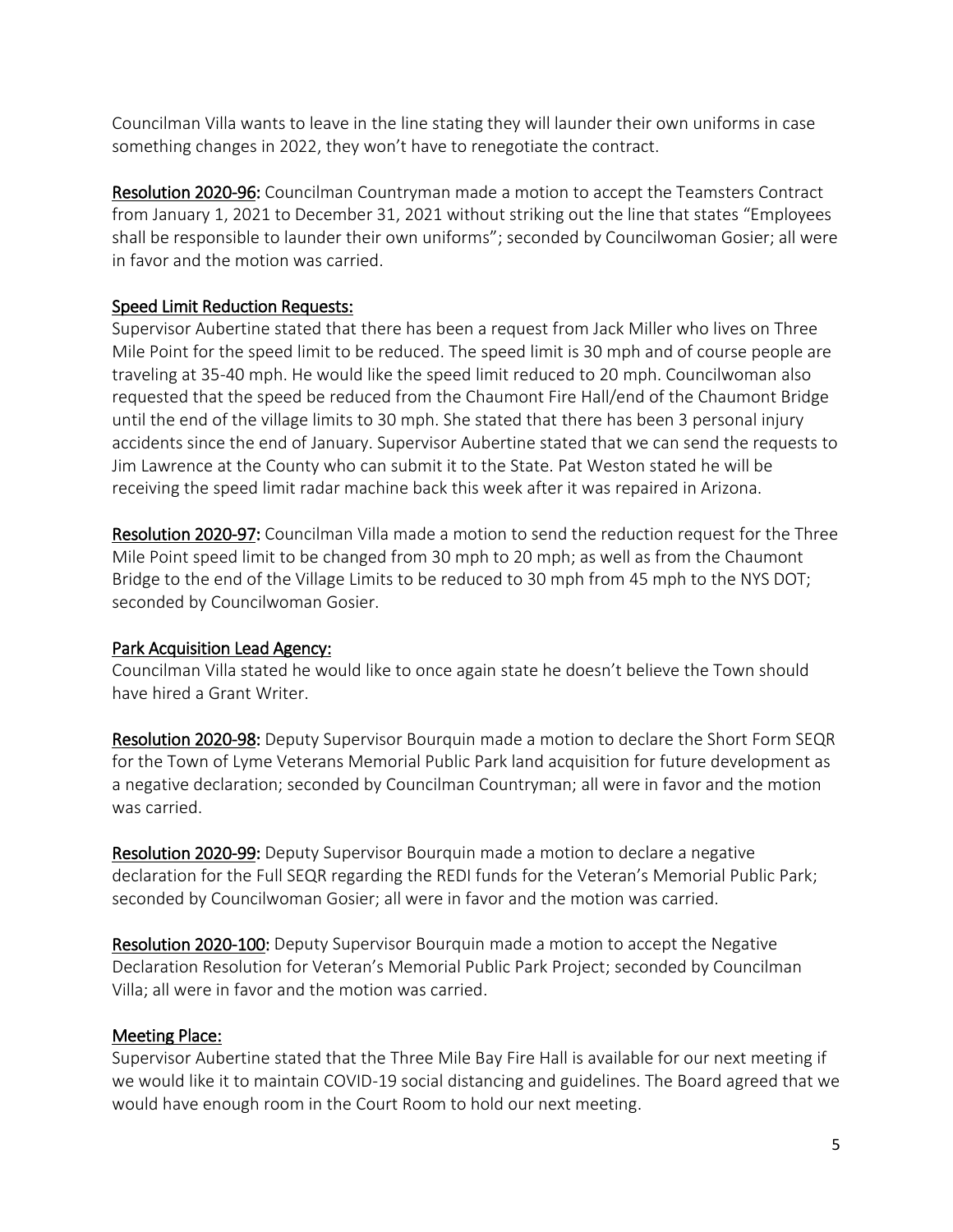### Old Business:

# Assistant ZEO Position:

Supervisor Aubertine stated that the person who was originally interested in the Assistant ZEO/CEO position was no longer interested. Jim Millington has asked the Board to consider raising his pay for working an extra day, Thursday and also giving him his 2% raise he never received in 2020. Supervisor Aubertine did state that the Jim not receiving his raise was an oversight in the budget. Clerk Henderson found the resolution from 2019 regarding working an extra day which stated "Councilwoman Gosier made a motion to increase the ZEO salary by \$140.00 a month for the next seven months starting June 1, 2019; seconded by Councilman Villa; all were in favor and the motion was carried." There was further discussion on Jim's schedule and his pay.

Resolution 2020-101: Councilman Countryman made a motion to pay Jim Millington \$980.00 retroactive from the budget oversight and \$140.00 a month for the remainder of the 2020 year for working Thursdays; seconded by Councilman Villa; Councilwoman Gosier, Councilman Countryman, Councilman Villa, Supervisor Aubertine AYE; Deputy Supervisor Bourquin NAY. Motion carried.

# STAT Communication Quotes:

Councilman Countryman presented the Board with the information he received from STAT communications from the presentation he was given. The Town would have to have a laptop to use specifically for taping meetings. It would be very easy for anyone to start the system after the laptop is set up. Supervisor Aubertine asked if we would get a disk from STAT like we do from Steve Weed. Councilman Countryman responded no we would have to get an external drive to store the taped meetings and they would also be uploaded to YouTube. Councilman Countryman stated that we would lose out on the video quality such as zooming in on individuals. There would be one camera that would show one scene but there is more opportunities to have several scenes if we got more than one camera. Councilwoman Gosier stated one advantage would be that all of the board could use the camera and laptop. Steve Weed presented the advantages of his service. He reminded the Town that there are a lot more opportunities available through his website that the Town doesn't utilize. He stated that anyone could use their phone to tape exciting events happening in the Town such as a parade or sporting event. Councilwoman Gosier stated she didn't feel the Town should make any decisions until the Board leans to utilize what they have. Steve Weed offered to set up a camera to leave at the Town to tape other Board meetings. He also offered to show the Town how to better use his website and services. He will be doing a presentation at 5:45 p.m. before the September Board meeting.

Resolution 2020-102: Councilman Countryman made a motion to have Steve Weed Productions do a presentation for the board at 5:45 p.m. September 9, 2020 to show them the technology he offers; seconded by Councilman Villa; all were in favor and the motion was carried.

#### Grant Updates: